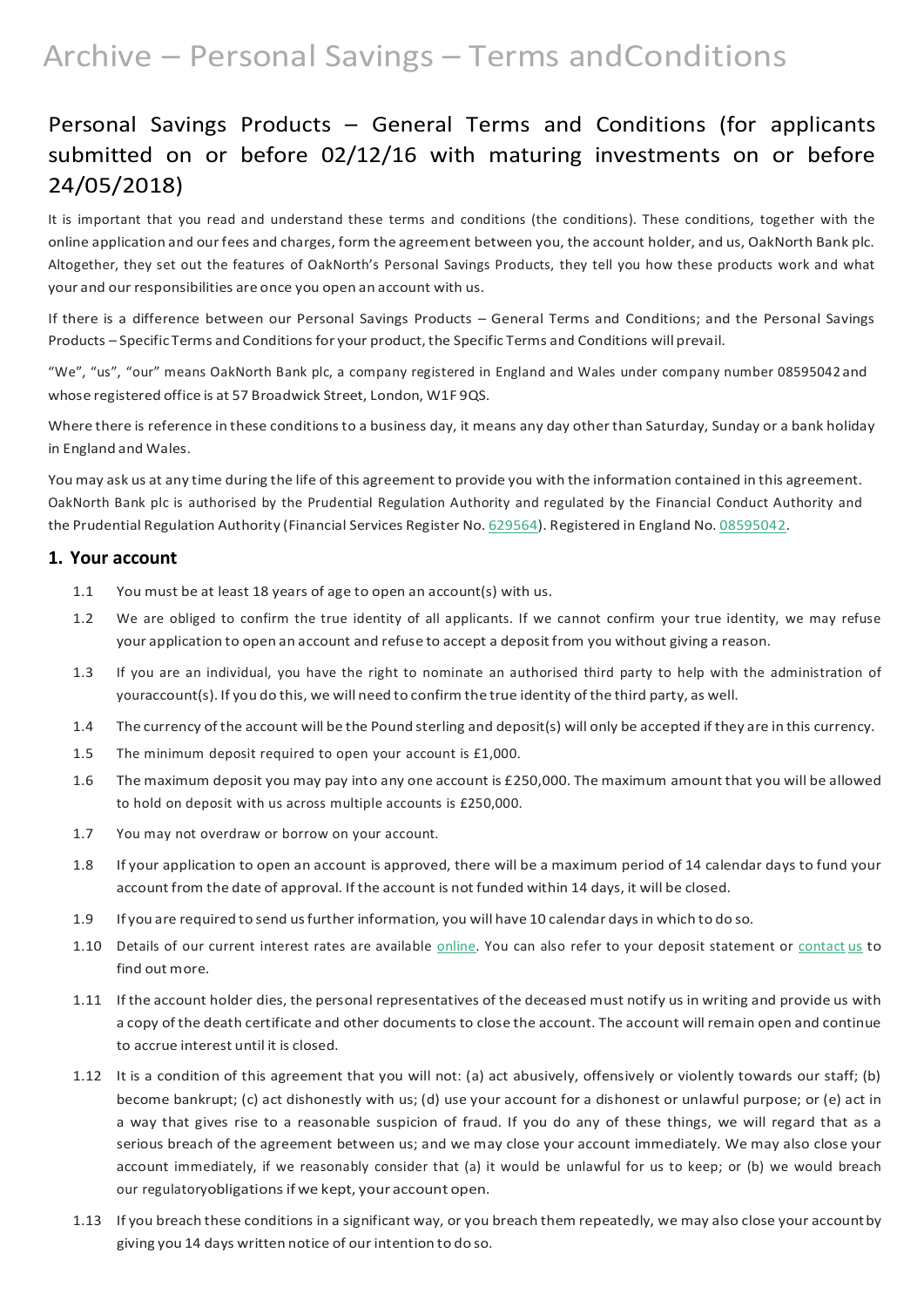### **2. Deposits into your account**

- 2.1 We will only accept cheques and funds transferred from a UK bank account that is both in your name, and the nominated bank account specified in your application to open the account.
- 2.2 Deposits funded by online transfer will be credited to your account, and interest will begin accruing on the business day on which we receive your funds.
- 2.3 Deposits funded by cheque will normally be credited to your account not more than 2 business days after the business day we receive your cheque and interest will begin accruing on the business day we credit your account.

### **3. Unauthorised or incorrectly executed payments**

- 3.1 If a payment isfraudulently or mistakenly paid into your account, it may be removed from your account later.
- 3.2 Under the Payments Services Directive, if an unauthorised or incorrectly executed payment transaction occurs, you are entitled to rectification, provided you notify us without undue delay on becoming aware of the transaction. There will usually be undue delay if you fail to notify us within 30 calendar days of receiving a statement of account showing the relevant transaction. Failure to notify us within 13 months of the transaction will always amount to undue delay.
- 3.3 If you fail to notify us in accordance with condition 3.2 or if you act fraudulently in relation to your account you will be liable for all losses. If you act without reasonable care and losses are caused, you may also be liable for them.
- 3.4 You must [contact](https://www.oaknorth.co.uk/resources/get-in-touch/) us using the details on our 'get in [touch'](https://www.oaknorth.co.uk/resources/get-in-touch/) page as soon as you realise there has been an unauthorised or incorrectly executed payment transaction.
- 3.5 Notwithstanding the above, we will not be liable for immediately correcting, refunding, restoring or redressing an unauthorised or incorrect payment transaction in cases where the error has been caused on account of any unforeseeable or abnormal circumstances beyond our control.

- 5.1 If your security details are used with your permission by someone else, or because you acted fraudulently or failed to take reasonable security precautions (see condition 4), or if you deliberately or with gross negligence failed to inform us of the loss, theft, misuse or suspected misuse of any of your personal security details, you may be liable for all losses.
- 5.2 You will not be responsible for any losses for abuse of yoursecure personal information after you have informed us in the manner set out in condition 4 of their loss, theft, misuse or suspected misuse.

### **4. Security**

- 4.1 You must take all reasonable security precautions to prevent misuse of your account and any customer security details (including account details, security codes or secure personal information) which allow you to gain access to your account. Failure to take reasonable security precautions may result in access to your account or additional services beingblocked. Reasonable security precautions include not disclosing your security details to anyone (except when confirming, registering or resetting your security details with us); not disclosing or writing down your security details in any way that can be understood by someone else; not choosing security details which are easy to guess; and ensuring your security details are kept private at alltimes.
- 4.2 You must also tell us as soon as possible of a change of name, address or other contact details so that any correspondence does not getinto the wrong hands.
- 4.3 If your security details are lost or stolen or you think someone knows them or has used or tried to use them, you must contact us immediately by calling us on 0330 380 1181.
- 4.4 We will ask you to co-operate with us by providing information or other assistance in connection with the loss or misuse

of your security details. We may also give the police information about you or your account which we consider relevant to assist with any investigation of criminal activity. In some instances, we may ask you to contact the police in connection with suspicious or criminal activity on your account. You agree to give us, the police and other investigative and law enforcement agencies, your reasonable co-operation, if asked to do so.

### **5. Liability**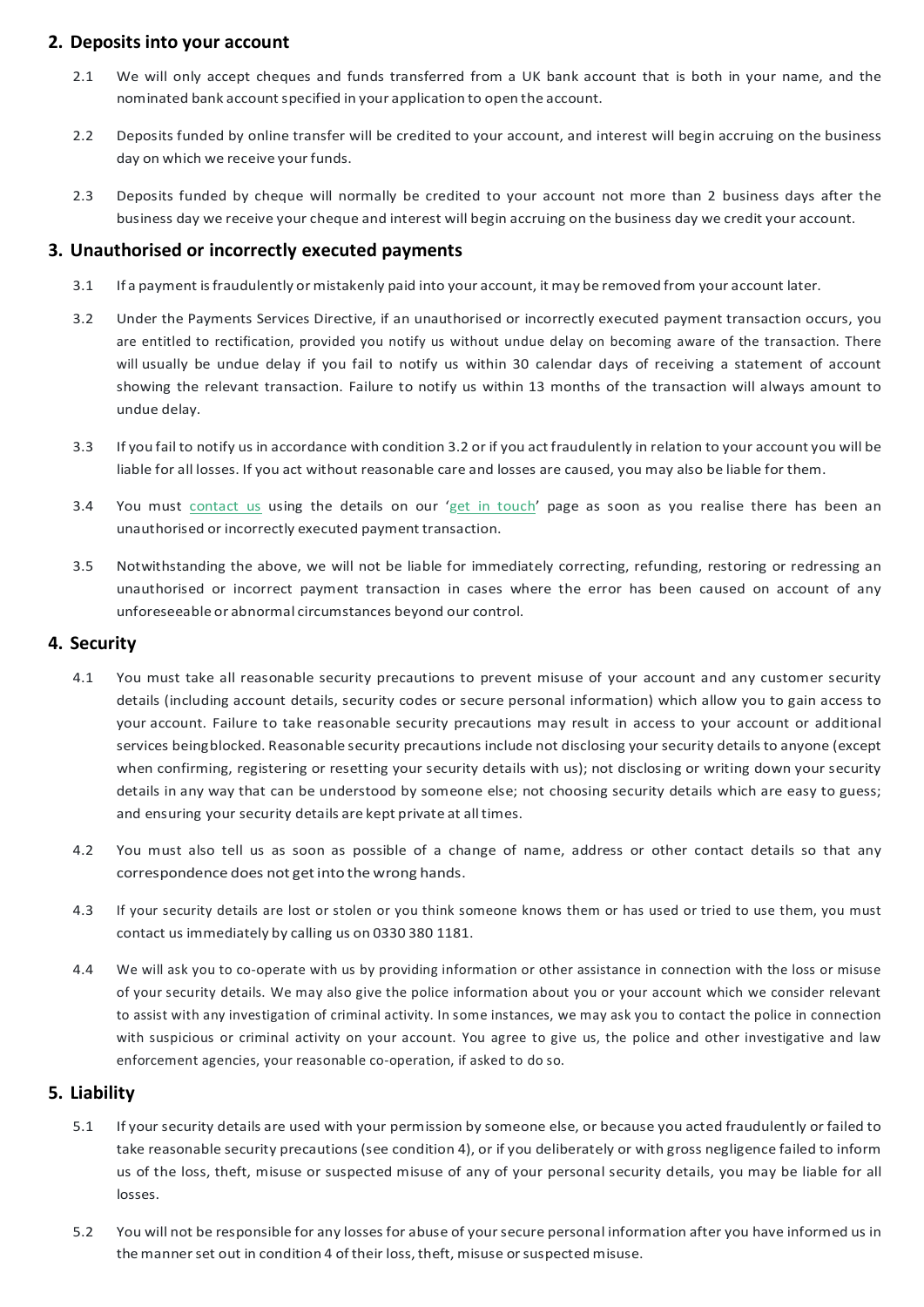5.3 If you have any reason to think we have made an error you must tell us as soon as possible. If we make an error in administering your account we will tell you and put it right, restoring the account to the state it would have been had the error not taken place. In resolving any error, you agree that we may make the necessary correcting entry(ies) to your account without having to seek your prior approval.Notwithstanding the above, we will not be liable for correcting an errorin cases where the error has been caused on account of any unforeseeable or abnormal circumstances beyond our control.

### **6. Statements and Charges**

- 6.1 A statement will be issued to you annually.
- 6.2 You agree to check your statement and tell us as soon as possible if you think there has been a mistake. If you do this, we will investigate. If we need more information to carry out our investigations, we willtell you, and you agree to take reasonable steps to give us what we need. When we have completed our investigations, we will tell you what we found,and what action we are proposing to take.
- 6.3 We can make available to you any further information which we hold in relation to any transaction on your accountand this can be requested by contacting us.
- 6.4 Our current Tariff of Charges is available online and you may request a copy at any time. You may also incur charges for non-standard services provided on your account. We may change our Tariff of Charges in a proportionate manner in order to reflect changes in reasonable overheads and costs. If you have any further questions, or would like further information, please do not hesitate to [contact](https://www.oaknorth.co.uk/resources/get-in-touch/) us.
- 6.5 We will give you at least 2 months' notice prior to increasing the charges contained within the Tariff. If you are not prepared to accept the changes, you must tell us within the notice period. If you do that, you will be entitled to close your account, without having to pay a charge to do so. If you do not tell us, within the notice period, that you are not prepared to accept the changes, you will be deemed to have accepted them when the notice period expires.

- 8.1 To make these conditions easier to understand or fairer to you.
- 8.2 To correct non-material mistakes, ambiguities, inaccuracies or omissions where it is reasonable to do so or as aresult
- of customer feedback.
- 8.3 To make improvements to the services we provide which are of benefit to you.
- 8.4 To reflect changes in security design or technology at no increased cost to you.
- 8.5 To respond to changes in the law, codes of practice, industry-wide fraud prevention practices, court or ombudsman decisions or new regulatory requirements or practice.
- 8.6 To take account of any change in our ownership or to reflect a reorganisation of our business as a result of it being acquired or merging with another bank or organisation, to make sure that our customers and the customers of the otherorganisation are treated in a similar way if they have a similar product.
- 8.7 If we reasonably believe the change is necessary in the interests of our customers and OakNorth.

### **7. Customer Responsibilities**

- 7.1 You must notify us immediately of any change in your name, your home address, your email address or your telephone number.
- 7.2 If you ask us to accept instructions by email (and signed attachment in whatever format) or telephone or in writing then, in consideration of us agreeing to accept instructions in this way, you agree to indemnify us from and against all actions, proceedings, claims and demands which may be brought against us and all losses, costs, charges, damages and expenses which we may incur or for which we may become liable because we acted on an instruction from you or an authorised signatory (notwithstanding that any such instruction may not have been duly authorised by you). You will also reimburse us fully for legal fees and all other collection costs and expenses incurred in the enforcement of this indemnity.

### **8. Changes to our service or these conditions**

We may make changes to the services or conditions for the following reasons which will apply to your account automatically: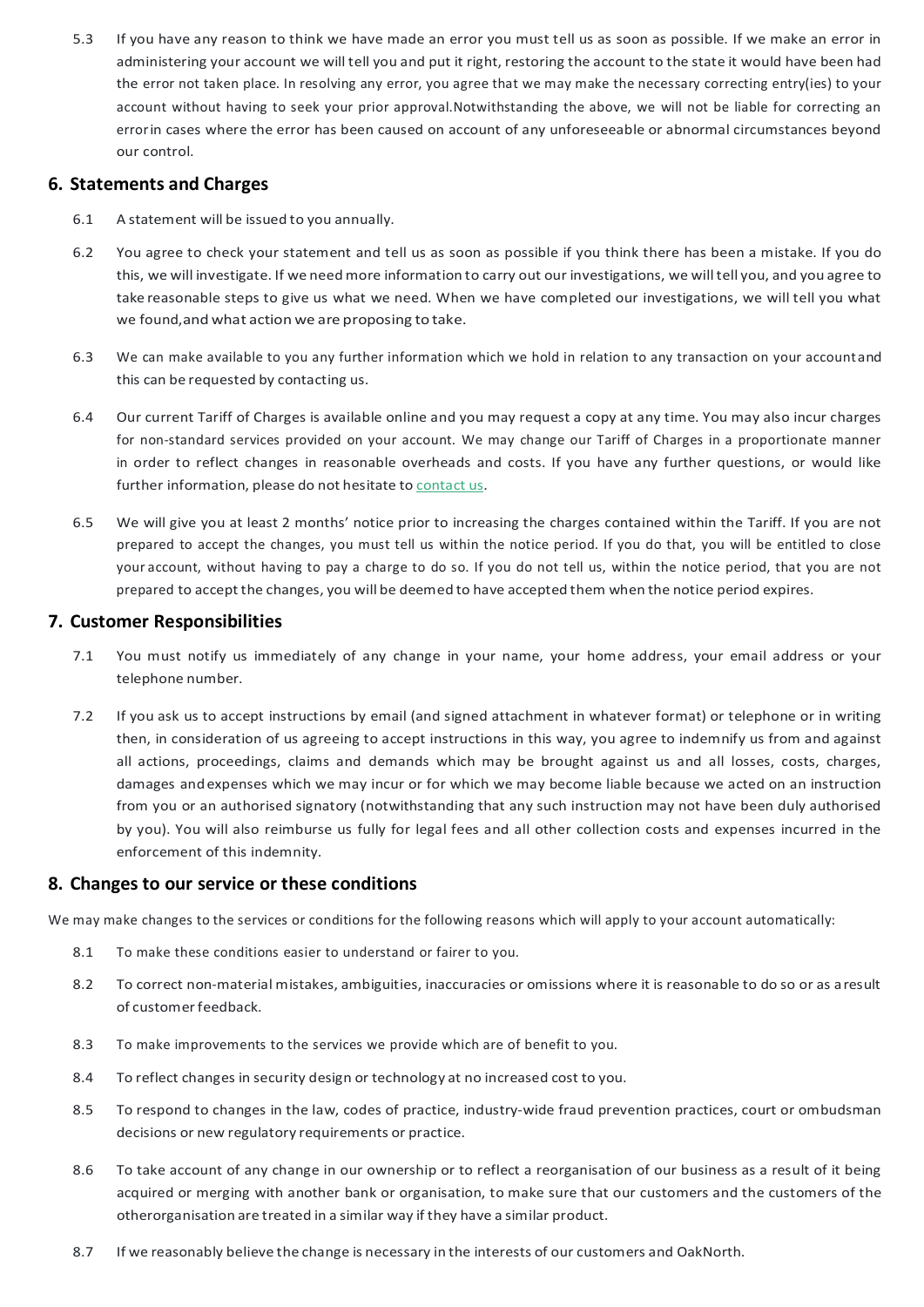### **9. Fraud Prevention Agencies**

- 9.1 If false or inaccurate information is provided and fraud is identified or suspected, details may be passed to fraud prevention agencies. Law enforcement agencies may access and use this information.
- 9.2 We and other organisations may also access and use this information to prevent fraud and money laundering, for example when checking deposit applications.
- 9.3 We and other organisations may access and use, from other countries, the information recorded by fraud prevention agencies.
- 9.4 If you would like [contact](https://www.oaknorth.co.uk/resources/get-in-touch/) details for the credit reference and fraud prevention agencies we use, please contact us.

### **10. Email**

- 10.1 If you email us, or give us your email address, we will keep a record of it and you agree to communications beingsent to you atthat address. We will not give your email addressto any unauthorised third parties
- 10.2 However, if you send us an email, please rememberthat it will be unsecure and could be intercepted. If you do sendus an email, please keep the amount of confidential information you include to a minimum. We will do likewise when we reply

### **11. Information and Monitoring**

11.1 We may monitor or record calls, emails, text messages or other communications in accordance with applicable laws. Such recording or monitoring may take place for business purposes such as quality control and training, prevention of unauthorised use of our telecommunication systems and website, ensuring effective systems operation, prevention ordetection of crime, and protection of your personal data.

### **12. Other issues**

- 12.1 It is our aim to ensure a complete service at all times, but we will not be responsible when failure is caused by unforeseeable circumstances beyond our control.
- 12.2 OakNorth Bank plc is covered by the Financial Services Compensation Scheme (FSCS). The Scheme will pay compensation of up to £85,000 (the current Scheme Limit) to eligible depositors if we cannot meet our financial obligations to them.
- 12.3 Wemay transfer ourrights and/orresponsibilities underthis agreementto any person if:
	- 12.3.1 That other person is authorised to accept deposits and writes to you and undertakes to carry out all our duties and obligations under this agreement. If it does so, you agree that we will be released from all those dutiesand obligations; and
	- 12.3.2 We reasonably believe such person is capable of performing our responsibilities.
- 12.4 You may not transfer any of your rights or responsibilities under this agreement to any person.
- 12.5 If we believe that you or your organisation has tax obligations in other countries, we may disclose information about you or your organisation directly to those tax authorities or to HM Revenue & Customs, which may share the

#### information with the othertax authorities.

- 12.6 Foreign Account Tax Compliance Act (FATCA). If you are a US person (US passport or US Born or US Registered address or US Taxpayer) we may be obliged to provide any required details about you and your account with us. We will inform you by telephone or email if this is the case.
- 12.7 Please further note that OakNorth holds monies as banker and not as a trustee under the client money rules, and consequently operates under the exemption given to banks in the rules set out in the Financial Conduct Authority's Client Assets Sourcebook. In the unlikely event that OakNorth fails, the client money distribution rules will not apply to these sums and you will not be entitled to share in any distribution under the client money distribution rules. For the avoidance of doubt, in the event that OakNorth fails, eligible deposits are still covered under the FSCS scheme as per section 12.2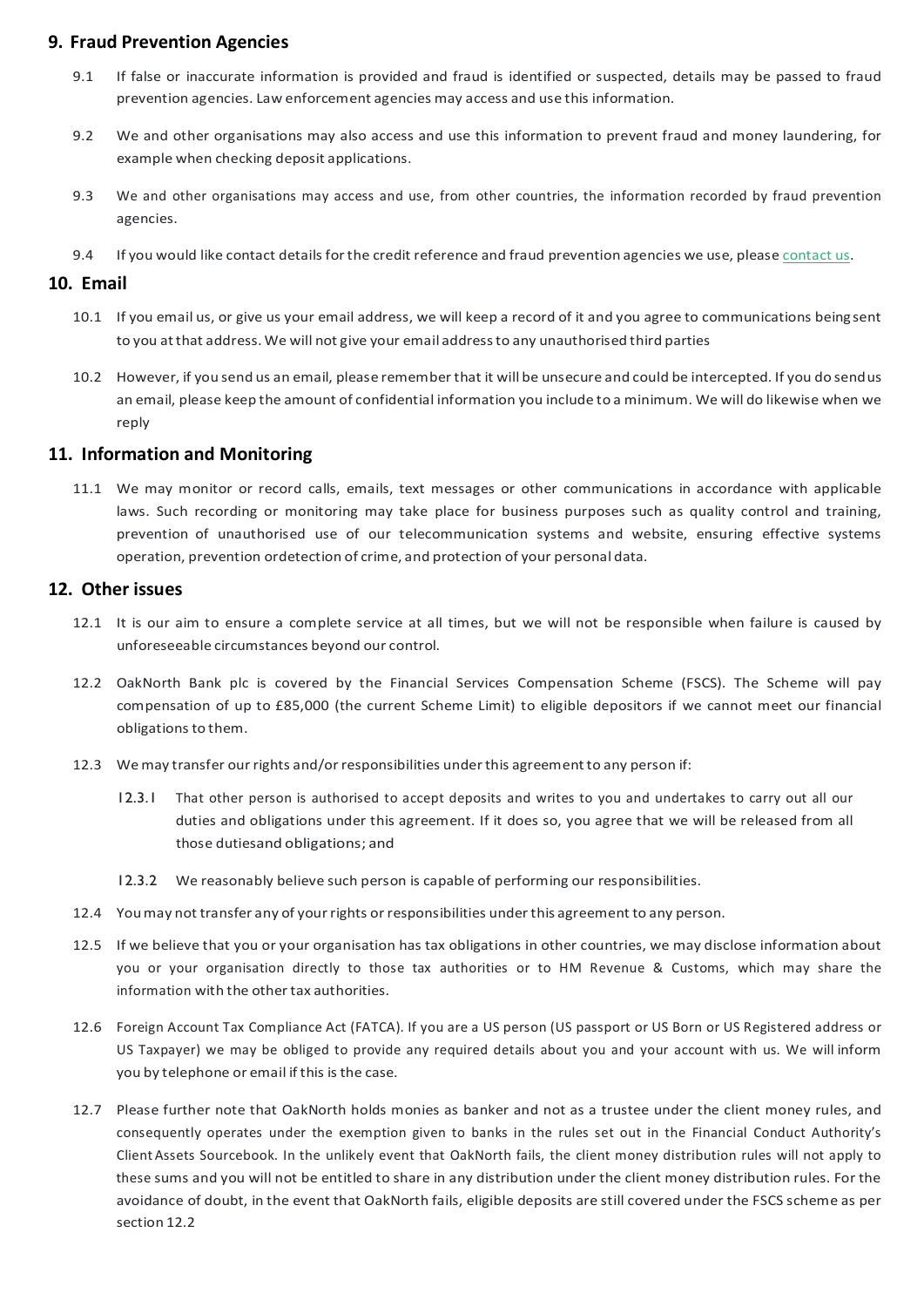### **13. Contacting us**

13.1 If for any reason you need to contact us, this can be done by email, by phone or by writing to us. Please refer to our website for our [contact](https://www.oaknorth.co.uk/resources/get-in-touch/) details.

### **14. Complaints**

- 14.1 Please visit [our](https://www.oaknorth.com/terms-and-conditions/complaints/) [website](https://www.oaknorth.co.uk/complaints/) for details of our complaints procedure. If you would like to [contact](https://www.oaknorth.co.uk/resources/get-in-touch/) us to discuss or make a complaint, please call, email or write to our Customer Services Team using the contact details on our website.
- 14.2 We always endeavour to reply to complaints within two or three days. If for some reason we have not been able to resolve your complaint within eight weeks, or you are not satisfied with the resolution, you may be entitled to refer your complaint to the Financial Ombudsman Service. The Financial Ombudsman Service will not usually accept or consider a complaint (a) until we have issued our final response; or (b) more than six months after we have issued our final responseto your complaint.
- 14.3 The Financial Ombudsman Service is an independent organisation. They look to address any complaints that consumers and financial businesses have not been able to resolve between themselves. To find out more about the service, visit [www.financial-ombudsman.org.uk](http://www.financial-ombudsman.org.uk/)
- 14.4 You can contact the Financial Ombudsman Service by writing to: The Financial Ombudsman Service Exchange Tower London E14 9SR Alternatively, you can phone them on 0800 023 4567.

### **15. Data protection**

15.1 We are committed to protecting your information. Please refer to the OakNorth Privacy Notice on our website which describes what information we collect about you and how your information will be used. The Privacy Notice (which can be found [here\)](https://www.oaknorth.co.uk/privacy-notice/) is to be read in conjunction with these Terms and Conditions.

### **16. Law and Jurisdiction**

16.1 These Terms and Conditions shall be governed by and construed in accordance with English law. Without prejudice to section 14, the parties hereby submit to the exclusive jurisdiction of the English courts in respect of any dispute or matter arising out of or connected with these Terms and Conditions.

### **17. Language**

- 17.1 These Terms and Conditions are available only in English and all communications from us will be in English.
- 17.2 We will only accept communications and instructions from customers in English.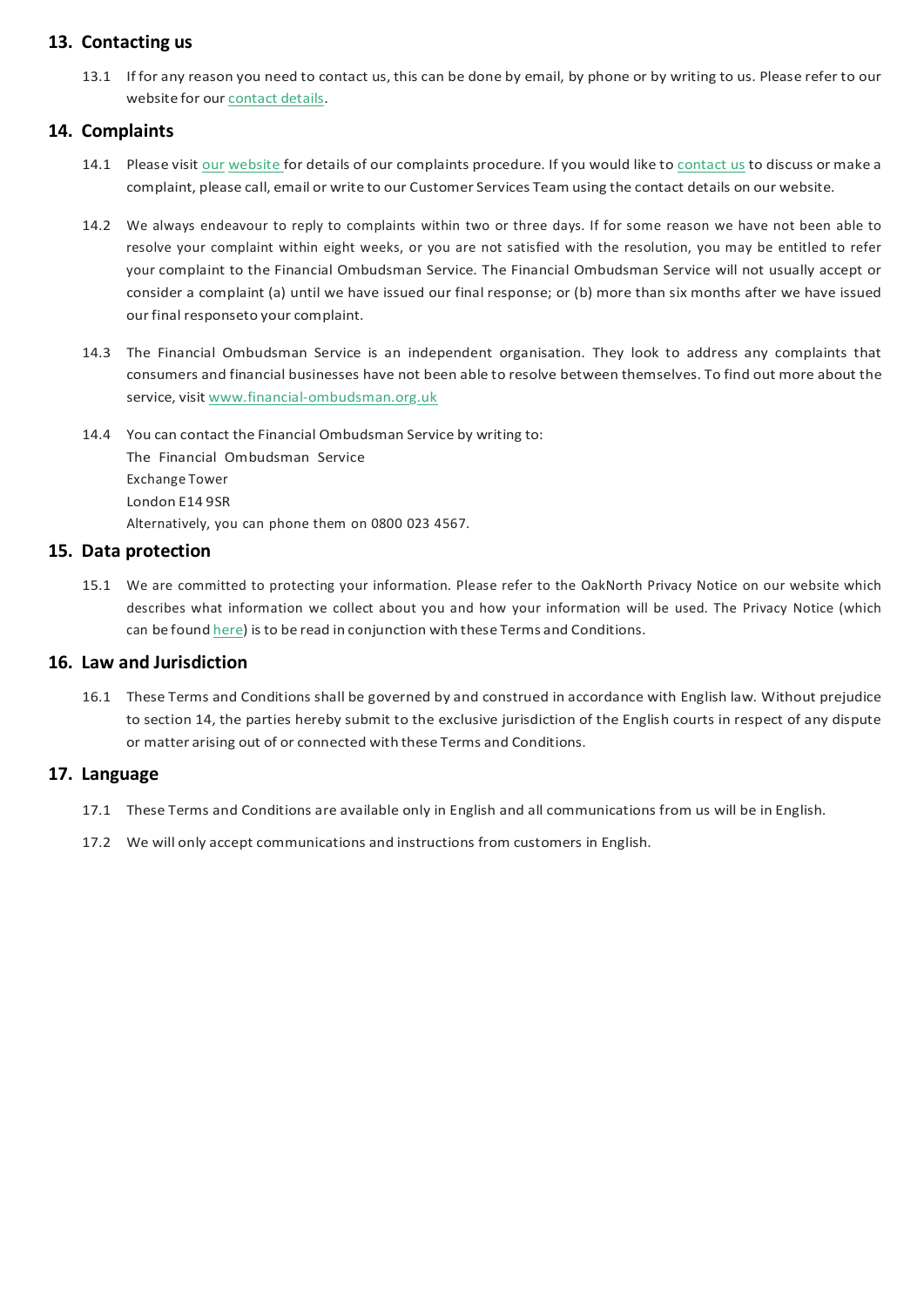## Personal Savings Products – Specific Terms and Conditions

### Additional terms and conditions which apply to Fixed Term Deposit Products

### 1. **Your account**

- 1.1 We will only accept one deposit from you in relation to a single account, although you may be able to open more than one account at a time (subject to clause 1.6 relating to the maximum aggregate balance that you may deposit with us).
- 1.2 The account is for a fixed period of time commencing on the day the account is funded. We will confirm this date by sending an email to the email address nominated by you. The email will include the account number, amount invested,interest rate applied and thematurity date forthe account.
- 1.3 You cannot close or make withdrawals during the term of your account unless it falls within the specified criteria set out in the Specific Terms and Conditions for Fixed Term Deposit Products, section 5.1.4 If you fund your account using a cheque, and the cheque does not clear, your account will be deactivated and we may ask you for an alternate means ofpayment.

### 2. **Maturity**

- 2.1 30 days before your account reaches maturity, we will write to you to confirm the date when your account will mature, and to tell you about the options available to you at that time. You may then ask us by telephone, email or in writing to:
	- 2.1.1 Transfer the whole of the account balance (principal and interest) to the nominated UK bank account you usedto fund your account;
	- 2.1.2 Reinvest the principal into another available deposit product with us and have the interest accrued paid to yournominated UK bank account;
	- 2.1.3 Reinvest the account balance (principal and interest) in another available deposit product with us. (N.B., if the chosen deposit product is another Fixed Term Deposit, the amount cannot exceed the product limit of £250,000); or
	- 2.1.4 Reinvest a portion of the principal to be specified by you in another available deposit product with us and havethe remainder of the principal and interest paid in the nominated UK bank account you used to fund your account.
- 2.2 If we do not receive your instructions before your account maturity date, the total amount including interest will be automatically transferred to the nominated account that was provided on application. If the nominated account is no longer active or closed and the funds are returned to us, we will attempt to contact you to source new bank account details to transfer the funds to.
- 2.3 Your account will mature on a business day. If the maturity date falls on a non-business day (weekends and bank holidays) the date of maturity will be the next business day and interest will continue to accrue for the additional day

ordays.

### 3. **Interest rates**

- 3.1 The interest rate for your account will be fixed by the Bank when your account is approved. (Unless the law requires us to do something else), we will pay you credit interest without deduction of tax. You are responsible for paying any tax which may be due.
- 3.2 We will calculate interest on the minimum daily balance in your account. Interest will be calculated from the day we receive cleared funds into your account.
- 3.3 We will pay interest to your account on maturity.
- 3.4 Fixed Term deposit customers will get a statement on maturity.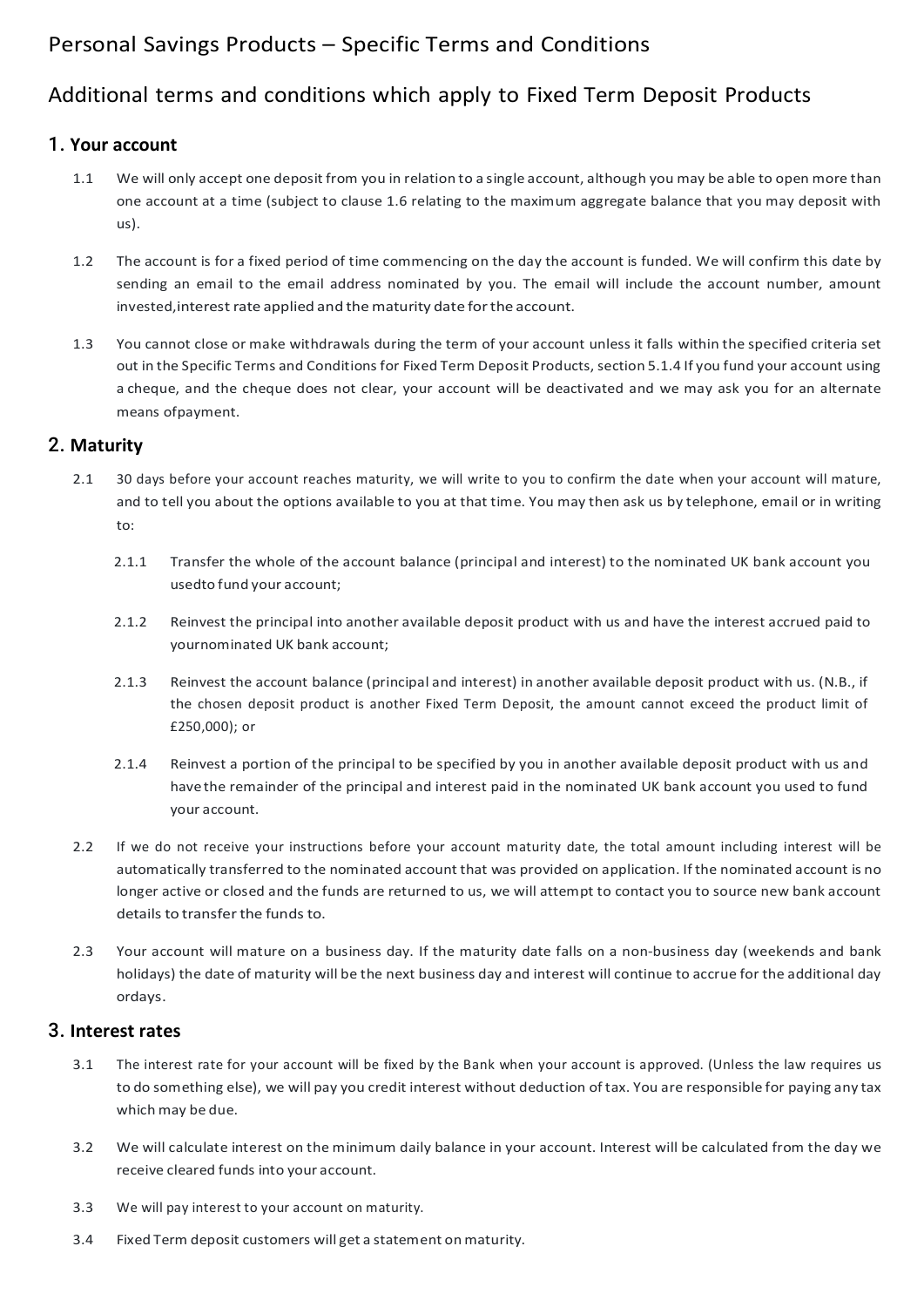### 4. **Right to cancel**

4.1 There is no right to cancel a Fixed Term Deposit Product or account as there is no cooling off period.

### 5. **Closing your account**

- 5.1 You cannot close your account at any time between the date your account is funded and the date when the product matures, unless there are exceptional circumstances.
- 5.2 If you are diagnosed with a terminal illness, you are made bankrupt or another exceptional circumstance arises, we may agree to close your account before it reaches maturity. In such circumstances, you will need to contact us in writingand we will consider each case individually.
- 5.3 If we do agree to cancel the agreement prior to the date of maturity, we will pay the principal and interest accrued up to the day of closure.

## Additional terms and conditions which apply to Easy Access accounts

### 1. **Interest rates**

- to respond to legitimate cost increases or reductions associated with providing the product or service;
- to respond proportionately to changes in regulation, legislation, guidance, or any decision of the Courts or an Ombudsman; or
- for any other valid reason, not stated above.
- 1.2 We retain the right to pay a reduced rate of interest during any period when the account balance is below the minimum amount permitted for the product. The minimum amount permitted for the product is the amount required to open the account as per the General Terms and Conditions, section 1.5.1.3 Interest will be calculated on the minimum daily balance, and applied monthly.
- 1.1 Interest rates are variable and can be increased or reduced at any time at our sole discretion, for one or more of the following reasons:
	- to respond proportionately to changes in the base rate or any rate that

replaces it;to reflect changes in market conditions;

- 2.1 If we increase the interest rate on your account, we will announce the increase on our website, and the change will take effect on the 1st day of the next calendar month. We will also send you notice within 30 days of publishing the announcement.
- 2.2 If we decrease the interest rate on your account, we willsend you notice at least 30 calendar days before thedecrease takes effect.

### 2. **Notification of charges**

### 3. **Withdrawal of funds**

- 3.1 Withdrawal from your Easy Access account to your nominated account can be triggered online or through telephone requests.
- 3.2 The minimum withdrawal amount is £500, or the balance amount if the account balance is less than £500. If you make a withdrawal and the balance fall to £0, and remains at £0 for 6 months, your account will be closed.
- 3.3 Themaximum withdrawal amount is £250,000.
- 3.4 If your withdrawal request is received on a business day, the money will be sent back to your nominated account on the following business day. If it is received on a non-business day such as a Saturday, Sunday or a Bank holiday, the money will be sent back to your nominated account within 2 business days.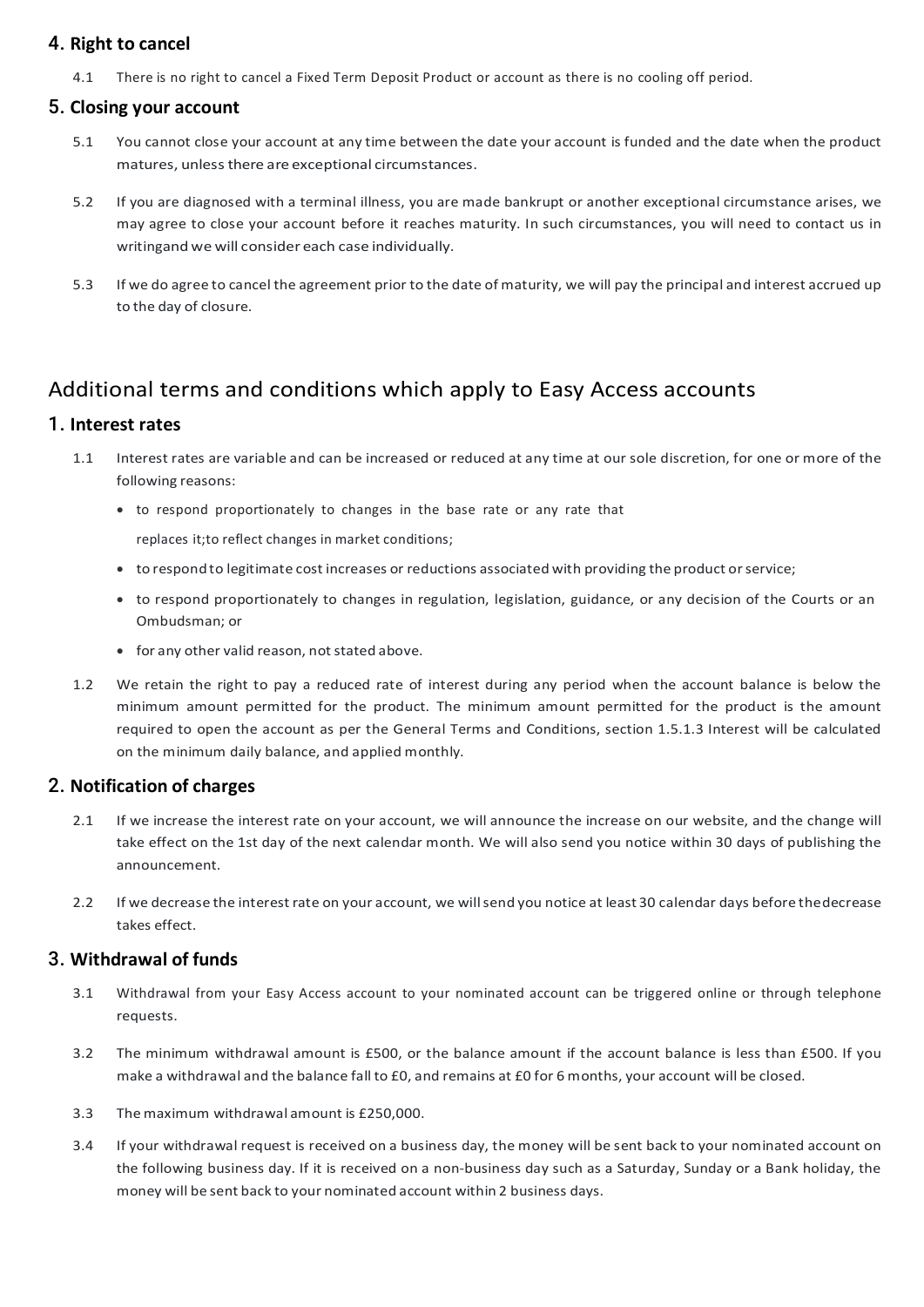### 4. **Right to cancel**

4.1 You have the right to cancel the Agreement and close your Account within 14 calendar days from the date of your account funding (or the date when you receive these terms and conditions (if later)). You can exercise your right to cancelby writing to us at:

OakNorth Bank plc 1st Floor, Alexandra Buildings28 Queen Street Manche ster M2 5HX

If you exercise your right to cancel, we will return any money you have deposited to your Nominated Account. In the event of cancellation, you will not receive any interest. If you do not cancel within this period, you will be treated as being boundby the Agreement.

### 5. **Closure of accounts**

5.1 We willsend you an account closure statement when you close your Easy Access account.

### Terms and conditions which apply to Notice Accounts

### 1. **Interest rates**

- 1.1 Interest rates are variable and can be increased or reduced at any time at our sole discretion, for one or more of the following reasons:
	- to respond proportionately to changes in the base rate or any rate that

replaces it;to reflect changes in market conditions;

- to respondto legitimate cost increases or reductions associated with providing the product orservice;
- to respond proportionately to changes in regulation, legislation, guidance, or any decision of the Courts or an Ombudsman; or
- for any other valid reason, not stated above.
- 1.2 We retain the right to pay a reduced rate of interest during any period when the account balance is below the minimum amount permitted for the product. The minimum amount permitted for the product is the amount required to open the account as per the General Terms and Conditions, section 1.5.1.3 Interest will be calculated on a minimum dailybalance, and applied monthly

### 2. **Notification of changes**

2.1 If we increase the interest rate on your account, we will announce the increase on our website, and the change will

take effect on the 1st day of the next calendar month. We will also send you notice within 30 days of publishing the announcement.

2.2 If we decrease the interest rate on your account, we willsend you notice at least 14 calendar days before thedecrease takes effect.

### 3. **Withdrawal of funds**

- 3.1 Withdrawal from your Notice account to your nominated account can be triggered online or through telephone requests.
- 3.2 The minimum withdrawal amount is £1,000, or the balance amount if the account balance is less than £1,000. If you make a withdrawal and the balance falls to £0, and remains at £0 6 months, your account will be closed.
- 3.3 Themaximum withdrawal amount is £250,000.